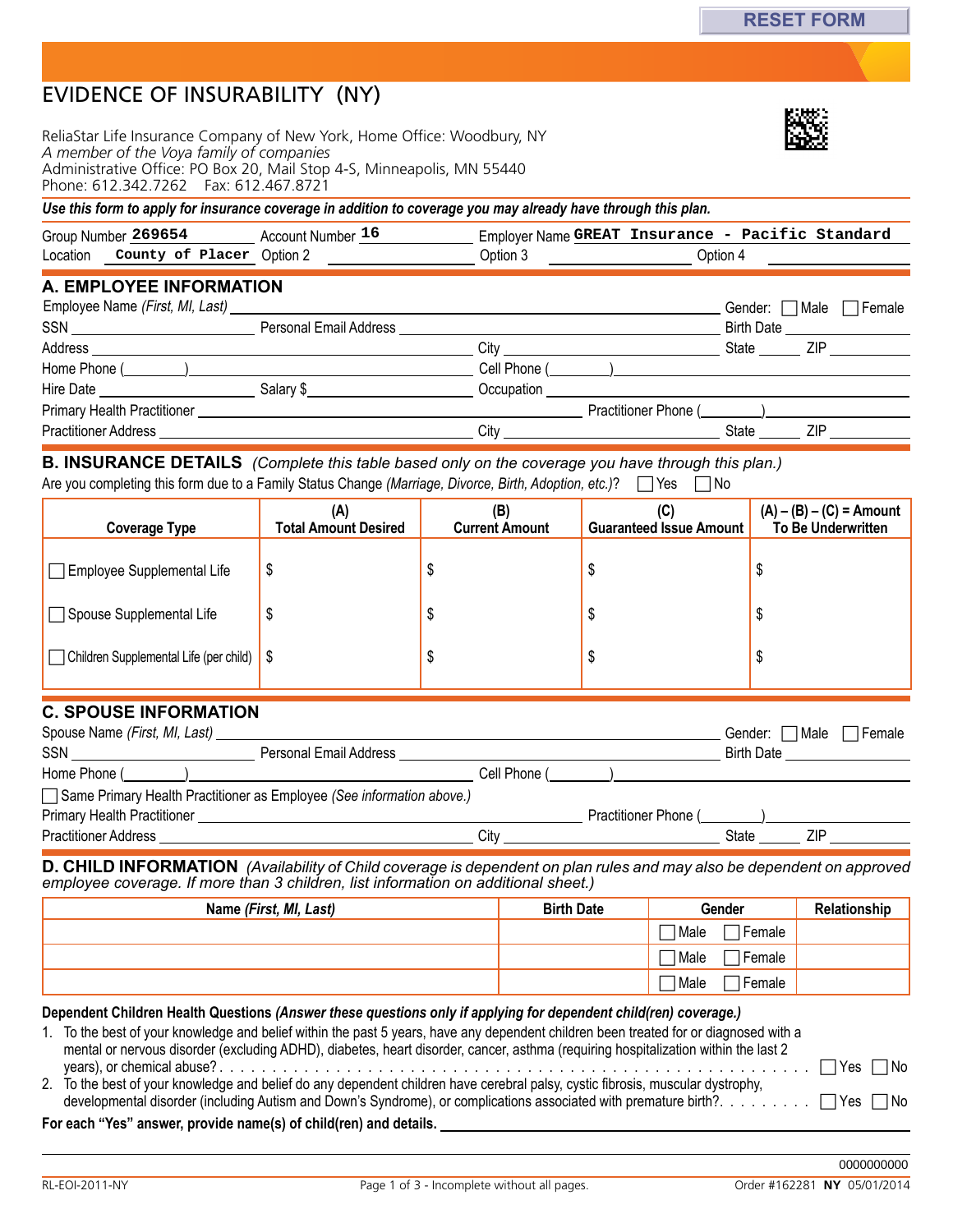|               |    |             |    |    | E. EMPLOYEE AND SPOUSE HEALTH QUESTIONS (Must be answered for coverage that is not Guaranteed Issue.)                                                                                                                                                                                              |
|---------------|----|-------------|----|----|----------------------------------------------------------------------------------------------------------------------------------------------------------------------------------------------------------------------------------------------------------------------------------------------------|
| Employee (EE) |    | Spouse (SP) |    |    |                                                                                                                                                                                                                                                                                                    |
| <b>Yes</b>    | No | Yes         | No |    |                                                                                                                                                                                                                                                                                                    |
|               |    |             |    |    | 1. To the best of your knowledge and belief have you ever been treated for or been diagnosed by a member of the medical<br>profession or health practitioner as having AIDS (Acquired Immunodeficiency Syndrome)?                                                                                  |
|               |    |             |    |    | 2. To the best of your knowledge and belief have you ever had, or been treated for, any of the following: insulin dependent<br>diabetes, heart attack, coronary bypass/angioplasty, heart valve repair/replacement, stroke, metastatic cancer, emphysema<br>or been an organ transplant recipient? |
|               |    |             |    |    | Complete for EE and SP. ---> 3. Employee: Height ______ ft. ______ in. Weight ______ lbs. Spouse: Height ______ ft. ______ in. Weight ______ lbs.                                                                                                                                                  |
|               |    |             |    |    | 4. To the best of your knowledge and belief in the past 10 years have you consulted with, been diagnosed or treated by a<br>health practitioner, or taken medication for any of the following:                                                                                                     |
|               |    |             |    |    | a. Disease or disorder of the heart, blood vessels (excluding controlled high blood pressure), lung (excluding asthma),<br>liver (excluding hepatitis A), pancreas, or intestine?                                                                                                                  |
|               |    |             |    |    | b. Non-insulin dependent diabetes, impaired glucose tolerance, or pre-diabetes?                                                                                                                                                                                                                    |
|               |    |             |    |    | c. Cancer or tumor, rheumatoid arthritis, connective tissue, neurological (excluding headaches), autoimmune or blood disorder?<br>Depression, psychosis, suicide attempt, drug or alcohol abuse or addiction?                                                                                      |
|               |    |             |    |    | e. Polycystic kidney disease or kidney failure?                                                                                                                                                                                                                                                    |
|               |    |             |    | 5. | To the best of your knowledge and belief have you ever been diagnosed, treated or given medical advice by a<br>physician or other health practitioner for:                                                                                                                                         |
|               |    |             |    |    | a. Chest pain, heart trouble or circulatory disorder?                                                                                                                                                                                                                                              |
|               |    |             |    |    | b. Anemia or leukemia?<br>c. Sleep apnea, asthma or other respiratory disorder?                                                                                                                                                                                                                    |
|               |    |             |    |    | d. Colitis, Crohn's disease, ulcerative colitis or any other intestinal disorder or disease?                                                                                                                                                                                                       |
|               |    |             |    |    | e. Stomach disorder?                                                                                                                                                                                                                                                                               |
|               |    |             |    |    | f.<br>Brain or seizure disorder?<br>Mental or nervous disorder?<br>g.                                                                                                                                                                                                                              |
|               |    |             |    |    | h. Arthritis, paralysis or any muscle weakness?                                                                                                                                                                                                                                                    |
|               |    |             |    |    | Abnormal urine specimen or urinary tract disorder?                                                                                                                                                                                                                                                 |
|               |    |             |    |    | Prostate or other reproductive organ disorder?                                                                                                                                                                                                                                                     |
|               |    |             |    |    | 6. To the best of your knowledge and belief are you pregnant? Due Date ____________ Pre-pregnancy weight<br>lbs                                                                                                                                                                                    |
|               |    |             |    |    | 7. To the best of your knowledge and belief do you currently have any disorder, condition, disease, and/or are you<br>currently taking medication prescribed or provided by a physician or other health practitioner for any disorder,<br>condition, disease not shown above?                      |
|               |    |             |    | 8. | To the best of your knowledge and belief have you ever received medical treatment or counseling for the use of alcohol or                                                                                                                                                                          |
|               |    |             |    |    | prescribed or non-prescribed drugs, or been advised by a health practitioner to discontinue the use of such substances?<br>9. To the best of your knowledge and belief in the past 2 years have you experienced any symptom(s) for which you have not                                              |

| 9. To the best of your knowledge and belief in the past 2 years have you experienced any symptom(s) for which you have not |
|----------------------------------------------------------------------------------------------------------------------------|
| yet consulted a health practitioner, or are any medical, surgical or diagnostic procedures recommended or contemplated?    |

|                    | For every "Yes" answer, to any question in the previous section, give details below. Please attach a separate sheet if additional space is needed. |                                 |                                          |                                             |                     |                                                                                              |  |  |  |  |
|--------------------|----------------------------------------------------------------------------------------------------------------------------------------------------|---------------------------------|------------------------------------------|---------------------------------------------|---------------------|----------------------------------------------------------------------------------------------|--|--|--|--|
| Question<br>Number | Applicant                                                                                                                                          | <b>Description of Condition</b> | Date<br><b>Condition</b><br><b>Began</b> | Description of<br><b>Treatment Received</b> | Recovered?<br>Fully | <b>Health Practitioner Name, Full</b><br>Address (Street, City, State, ZIP),<br><b>Phone</b> |  |  |  |  |
|                    | EE<br><b>SP</b>                                                                                                                                    |                                 |                                          |                                             | Yes<br>No           |                                                                                              |  |  |  |  |
|                    | EE<br><b>SP</b>                                                                                                                                    |                                 |                                          |                                             | Yes<br>No           |                                                                                              |  |  |  |  |
|                    | EE<br><b>SP</b>                                                                                                                                    |                                 |                                          |                                             | Yes<br>No           |                                                                                              |  |  |  |  |
|                    | EE.<br><b>SP</b>                                                                                                                                   |                                 |                                          |                                             | Yes<br>No.          |                                                                                              |  |  |  |  |
|                    | 0000000000                                                                                                                                         |                                 |                                          |                                             |                     |                                                                                              |  |  |  |  |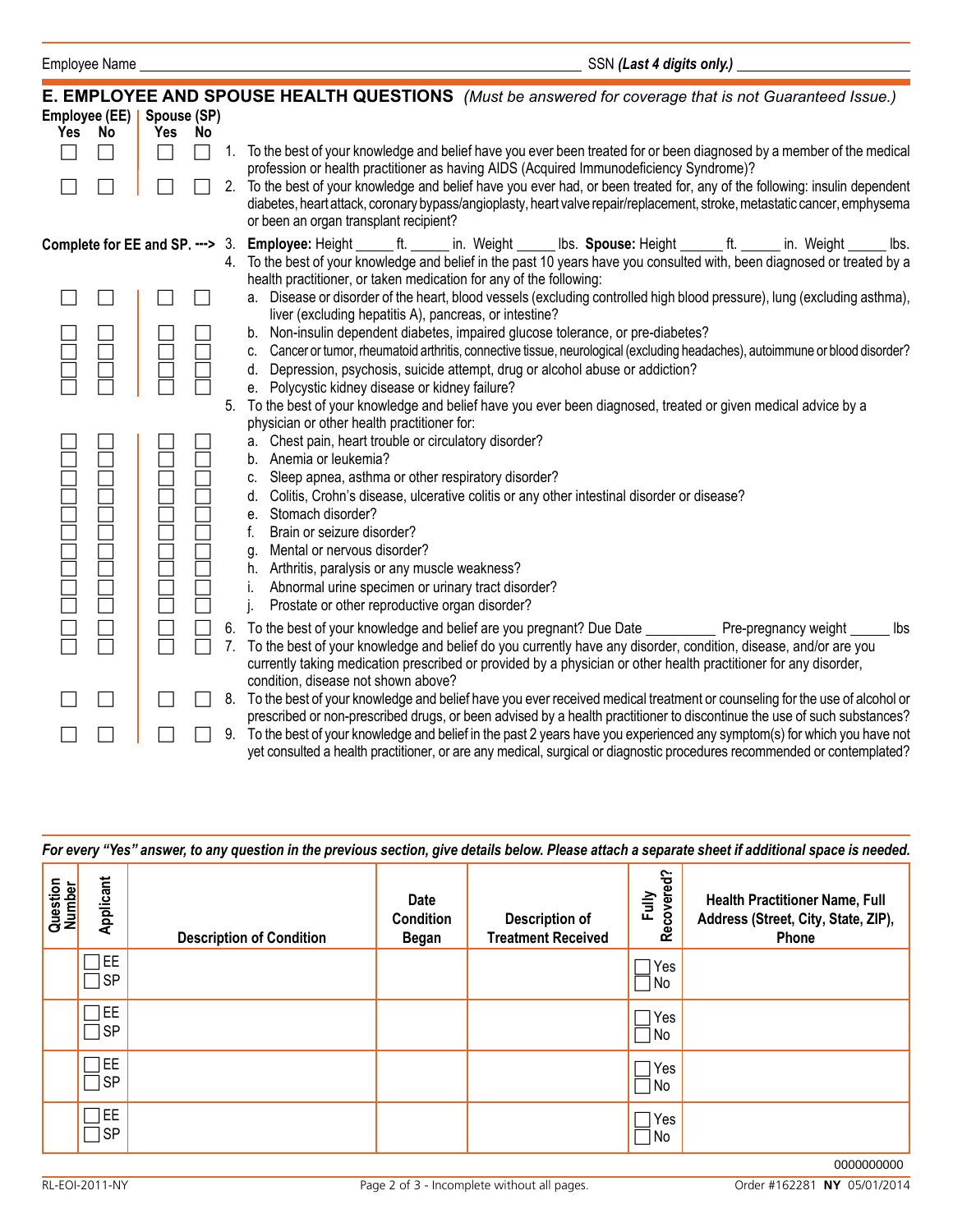## **F. Authorization AND ACKNOWLEDGMENT** *(Please read and sign below)*

For underwriting and claim purposes, I give my permission to any physician or other medical practitioner, hospital, clinic, insurance or reinsuring company, MIB, Inc. (MIB), any consumer reporting agency, or any other organization to give ReliaStar Life Insurance Company of New York (ReliaStar) or its authorized representative (including any consumer reporting agency) acting on its behalf ALL INFORMATION on my behalf (except as limited below). This includes but may not be limited to: (a) findings on medical care, psychiatric or psychological care or examination (excluding psychotherapy notes), or surgery, as they apply to me; and (b) any non-medical information as it applies to me. I give my permission to ReliaStar to obtain consumer or investigative consumer reports about me.

I give my permission to ReliaStar and other insurance companies affiliated with ReliaStar to obtain any and all medical record information for the purposes described in this form. I know that I may revoke this permission at any time, but not to the extent that action has been taken in reliance on it. I specifically consent to the re-disclosure of medical record information as set forth in this form. In connection with any application for life insurance, or other insurance transaction that I may have with ReliaStar or any of its affiliated companies, I understand that I may request that this information not be communicated to companies affiliated with ReliaStar.

I authorize ReliaStar Life Insurance Company of New York, or its reinsurers, to disclose personal health information about me to MIB, Inc. in the form of a brief coded report for participation in MIB's fraud prevention and detection programs.

I understand that my further written consent will be required before any information described above is given, sold, transferred, or, in any way, relayed to another party not before specified. My further consent must be provided on a form that states the new use of the information or why another party needs it.

I know that I have a right to receive a copy of this form. I certify that I have, will print, or will otherwise have access to a copy of all pages of this Evidence Form to keep for my records. A photocopy of this form will be as valid as the original. This form will be valid for 24 months from the earliest date shown below.

I acknowledge that I have been given ReliaStar's: Consumer Privacy Notice and Insurance Information Practices Notice.

## **IMPORTANT! Please carefully read the next section. Then sign and date below.**

I declare that all of the statements and answers, as they pertain to me and to my child(ren), if applicable, on all pages of this Evidence Form are complete and true to the best of my knowledge and belief.

**I realize that any misrepresentation or omission regarding the presence of any pre-existing impairments and/or diseases may result in the requested coverage or benefits provided by such coverage being contested. I understand that any claim incurred prior to the approval of this Evidence Form by ReliaStar Life Insurance Company of New York's Home Office will not be valid.**

**For Disability Income Insurance: Any person who knowingly and with intent to defraud any insurance company or other person files an application for insurance or statement of claim containing any materially false information, or conceals for the purpose of misleading, information concerning any fact material thereto, commits a fraudulent insurance act, which is a crime, and shall also be subject to a civil penalty not to exceed five thousand dollars and the stated value of the claim for each such violation.**

| Employee Signature<br>$\sim$ | Date |
|------------------------------|------|
| Spouse Signature             | Date |

# **Submit your EOI form directly to the insurer for fast and confidential handling via one of the methods below:**

**Fax to:** 1-612-467-8721

# **Or**

**Mail to:** ReliaStar Life Insurance Company of New York at its Administrative Office, PO Box 20, Mail Stop 4-S, Minneapolis, MN 55440

0000000000